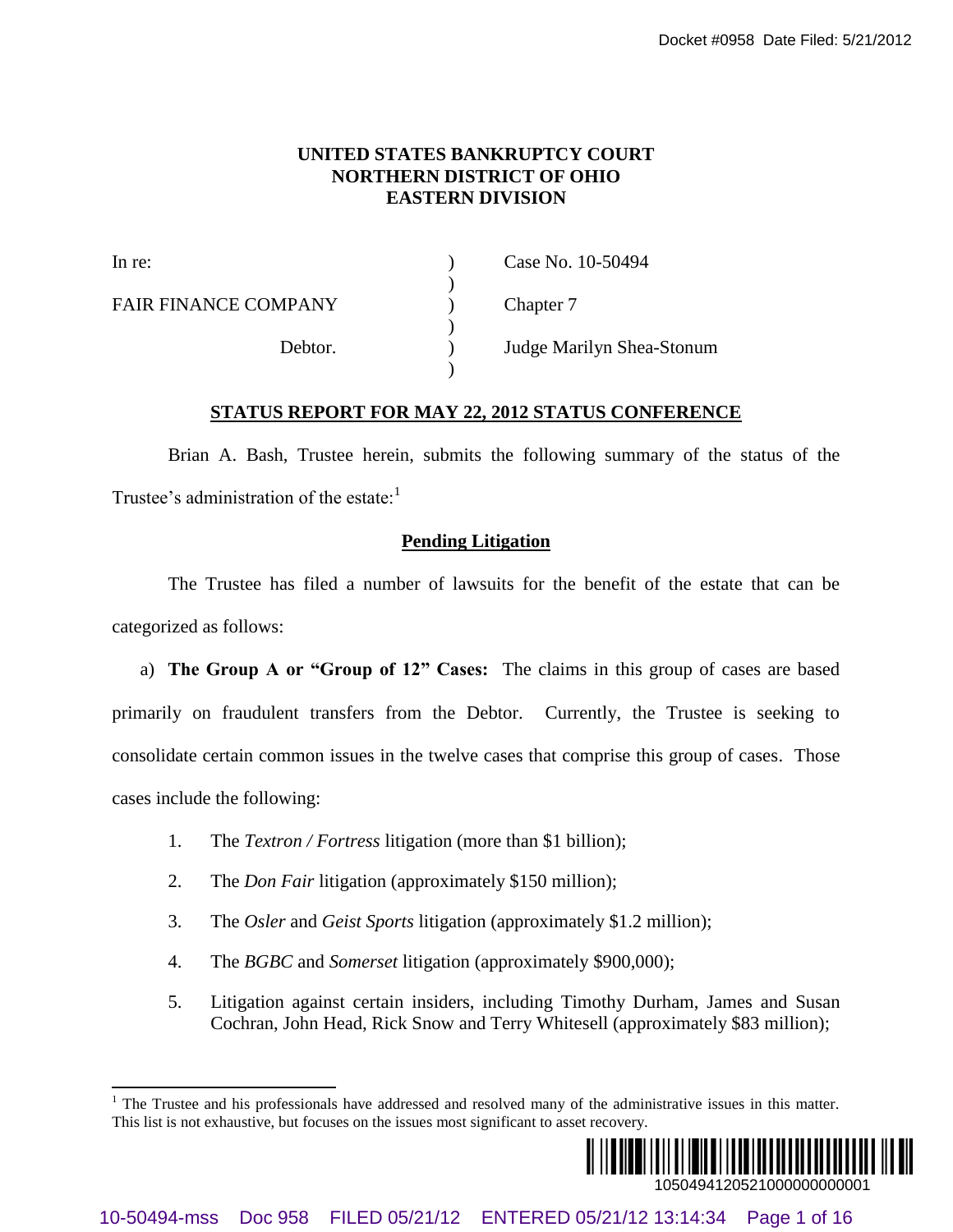- 6. Litigation against Fair Holdings, Inc. and DC Investments LLC (approximately \$141 million). While these defendants have assigned all of their assets to the Trustee for the benefit of the estate, the Trustee is seeking a judgment against these defendants in order to preserve potential claims against subsequent transferees; and
- 7. Litigation against the former legal advisor for Fair Finance, Ronald Kaffen (approximately \$180,000).

A chart listing the Group A cases is attached as **Exhibit A**.

b) **The Group B Cases:** The cases in the "Group B" category of cases include claims based

on non-debtor transfers, loans or preferential transfers. These cases include the following:

- 1. **Fraudulent Transfer or Contract Claims:** This group of cases includes ninetyone (91) lawsuits. Of those lawsuits, approximately forty-three lawsuits (43) remain active and contested. The Trustee has settled or otherwise resolved his claims in nine (9) lawsuits for a recovery for the estate in the amount of approximately \$142,000. In addition, a number of defendants in these lawsuits have defaulted, including all of the defendants in thirty-nine (39) lawsuits and some of the defendants in three (3) lawsuits, and the Trustee has sought proposed findings of fact and conclusions of law recommending the entry of default judgment against those defaulting defendants. In the forty-three (43) remaining lawsuits, the Trustee is seeking to recover approximately \$19 million.
- 2. **Section 547 Claims Against Investors:** The Trustee filed twelve (12) preference complaints against investors seeking to recover more than \$330,000. All but two of these complaints have been settled or otherwise resolved, for a recovery for the estate in the amount of approximately \$45,500 plus claim waivers in the aggregate amount of over \$126,000. In addition, prior to the filing of litigation, the Trustee settled potential preference claims against twelve investors for a recovery for the estate in the amount of approximately \$344,000 plus claim waivers in the aggregate amount of over \$190,000. In the two remaining lawsuits, the Trustee is seeking to recover approximately \$80,000 in preferential transfers.
- 3. **Section 547 Claims Against Non-Investors:** The Trustee filed seven (7) complaints against non-investors receiving preferential payments from the Debtor, for total of more than \$272,000. The Trustee has settled six of those seven lawsuits for a recovery for the estate in the amount of approximately \$63,500 plus a claim waiver in the amount of \$5,600. One lawsuit remains in which the Trustee is seeking over \$66,000.

A chart listing the Group B cases is attached as **Exhibit B**.

c) **Other Litigation:** Finally, the Trustee is pursuing recovery for the estate in several other

lawsuits involving certain state-law claims, including loan claims and claims against certain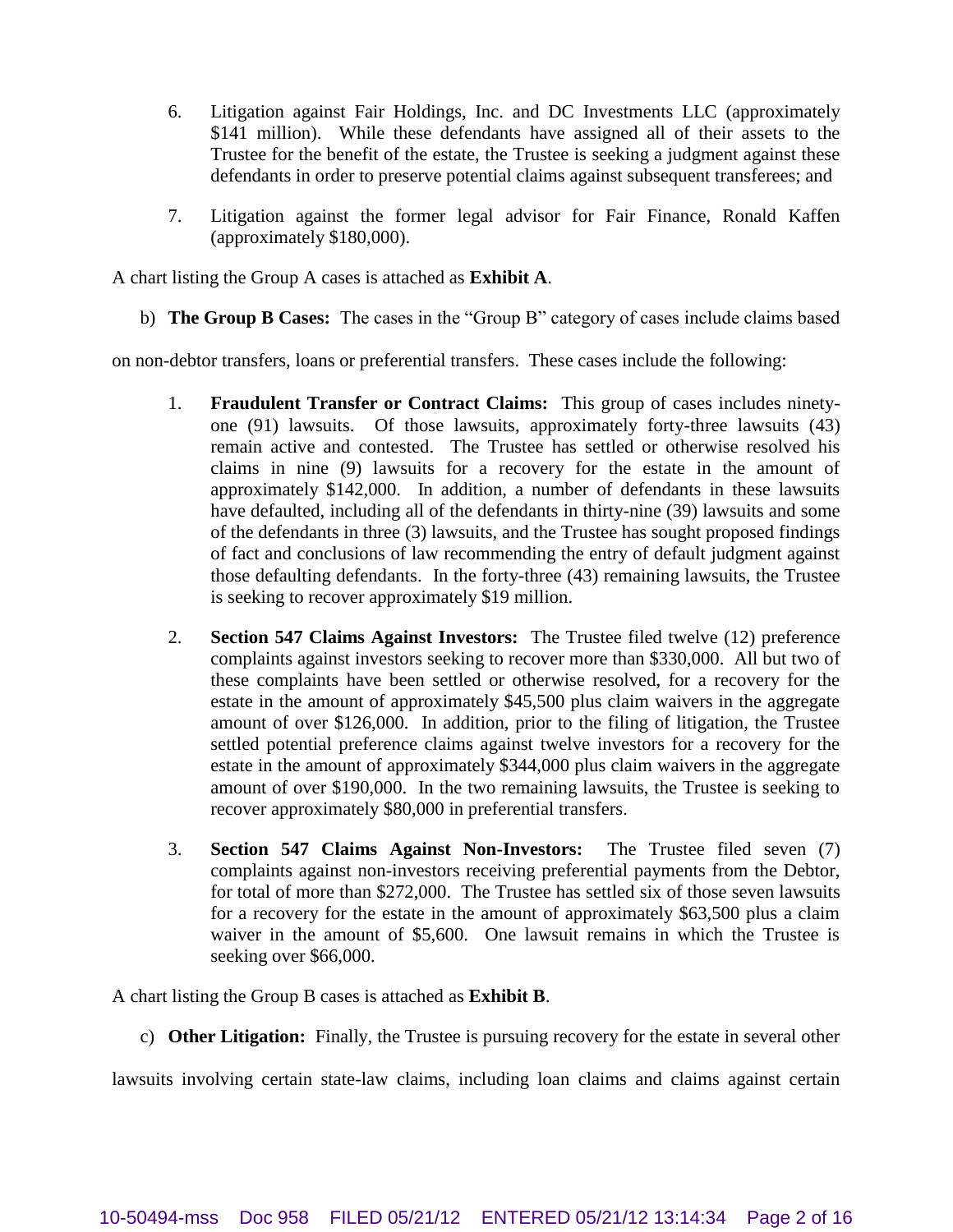insiders of the Debtor. This group of cases includes the only lawsuit filed by the Trustee outside of this district (the *National Lampoon* litigation filed in district court in California). These cases include the following:

- 1. The *Laikin* litigation (approximately \$25 million). The parties to this litigation recently attended mediation in an effort to settle the Trustee's claims. Although the mediation did not result in a settlement, the parties continue to actively discuss a negotiated resolution of the claims at issue.
- 2. The *National Lampoon* litigation (approximately \$9 million).
- 3. The *FCS Advisors/Brevet* litigation (approximately \$2 million). The Trustee has reached an agreement in principle with FCS Advisors/Brevet which will include a payment to the estate in the amount of approximately **\$575,000**. A motion to compromise the claims in that litigation will be filed with the Court in the near future.
- 4. The *McKibben* litigation against insiders of the Debtor and entities they controlled, which seeks to recover all investor losses.

d) **Hardship Cases:** Finally, the Trustee continues to accept the submission of financial information and verification in those cases where a defendant claims an inability to pay due to financial or other extenuating circumstances. To date, the Trustee has approved full or partial hardship cases in nineteen (19) cases, including nine (9) cases involving preference claims against investors and ten (10) cases involving preference or fraudulent transfer claims against other persons or entities. In addition, the Trustee has taken financial capacity into consideration in certain cases by accepting reduced payments or claim waivers in settlement of the Trustee's claims.

### **Forthcoming Litigation**

a) The majority of the lawsuits the Trustee expects to file have been filed.

b) The Trustee expects that some of the defendants in the loan and fraudulent transfer litigation may not have the financial ability to pay the amounts sought by the Trustee. If the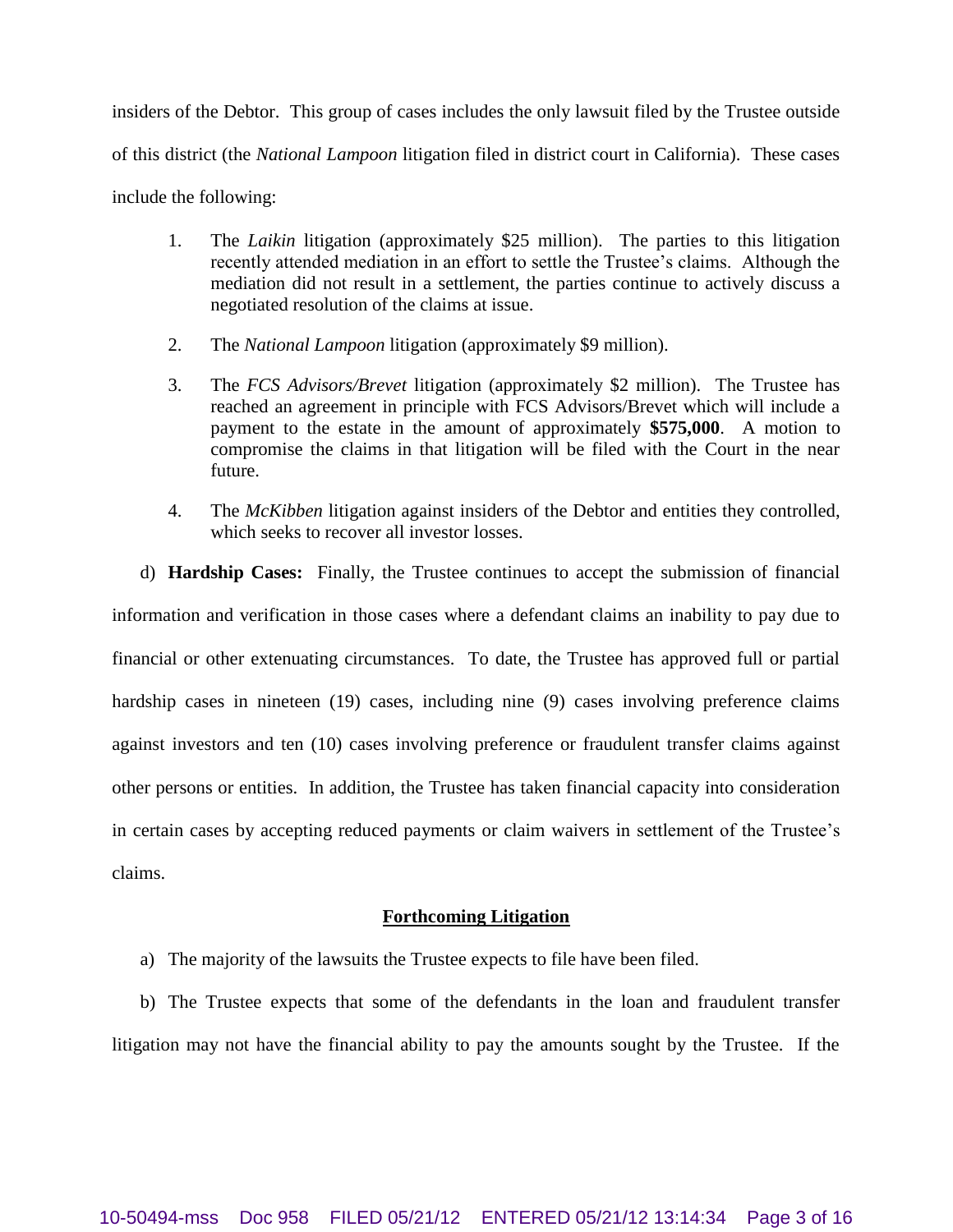Trustee's claims are successful, the Trustee will consider pursuing subsequent transferee claims against transferees of those defendants.

c) The Trustee continues to evaluate additional potential claims that may be pursued for the benefit of the estate, including loan and fraudulent transfer claims for which the statute of limitations will not be expiring in the near future.

### **Recent Recoveries and Activities**

a) Since the last status conference, the Trustee has received approximately **\$494,129.53**, including \$393,407.28 from Duvera Billing Services, LLC on account of the Debtor's receivables portfolio.

b) The remainder of the sum recovered since the last status conference is primarily payments on preference and fraudulent transfer settlements, and the Trustee has filed or will be filing motions to compromise in connection with those settlements.

#### **Trustee's Focus in the Upcoming Weeks**

a) **Continuing Litigation:** The Trustee's counsel will focus efforts on the continuing litigation of those claims that have been filed by the Trustee to date.

b) **United Trailer:** The Trustee continues to negotiate the potential sale of United Trailers, Obsidian's only operating subsidiary, on whose assets the Trustee holds a second lien. The Trustee has reached an agreement in principle for the settlement of the Trustee's secured claim against United Trailers, and a motion to compromise will be filed with the Court in the near future.

c) **Real Estate:** The Trustee continues to market the real property owned by the Debtor in Akron and to negotiate the sale of certain commercial real estate in Indianapolis.

d) *McKibben* **Litigation:** The Trustee continues to pursue settlement discussions in the *McKibben* adversary proceeding.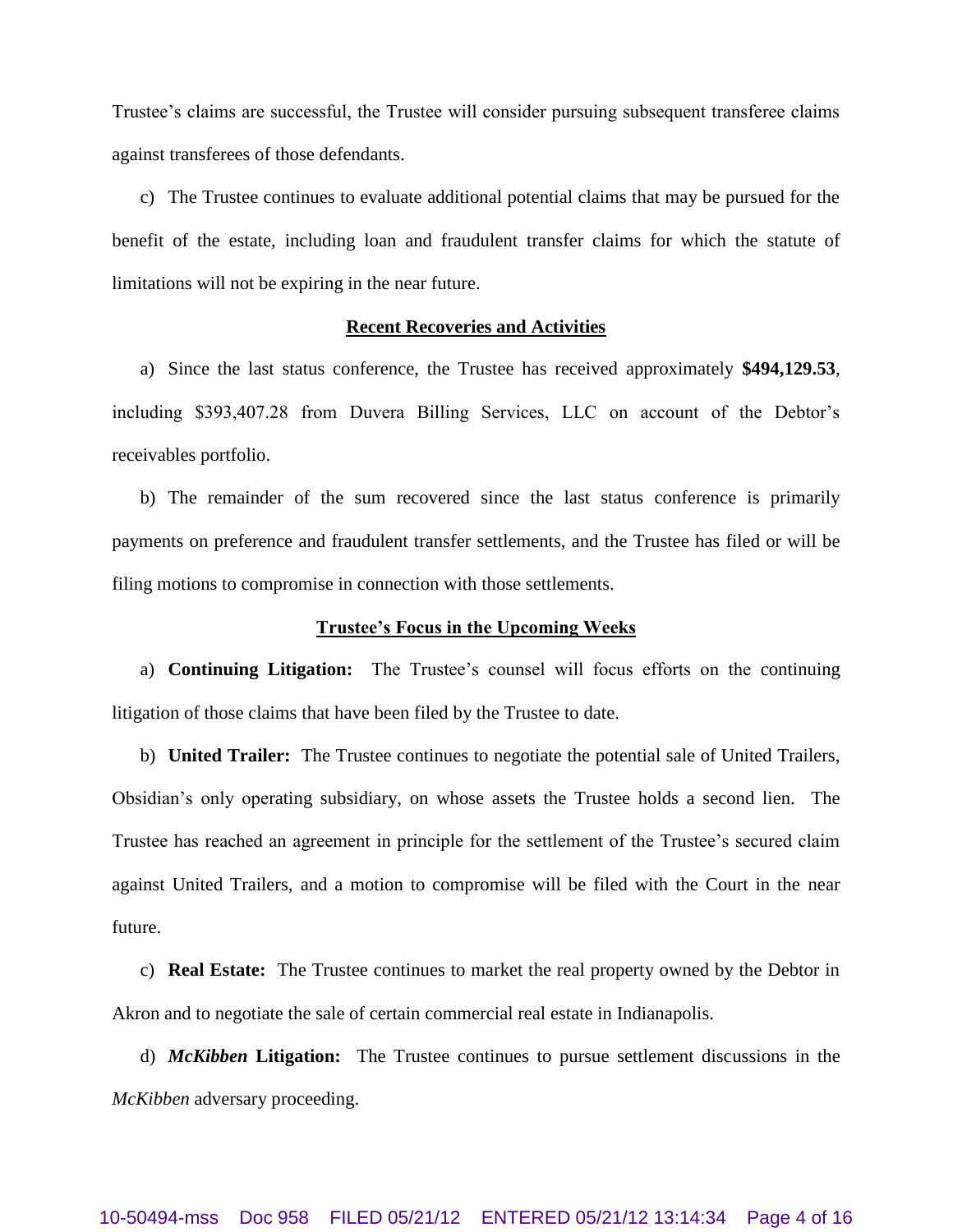Date: May 21, 2012

Respectfully submitted,

*/s/ Brian A. Bash* Brian A. Bash, Trustee (0000134) Kelly S. Burgan (0073649) Baker & Hostetler LLP PNC Center 1900 East 9<sup>th</sup> Street, Suite 3200 Cleveland, OH 44114-3482 Telephone: 216.621.0200 Facsimile: 216.696.0740 Email: bashtrustee@bakerlaw.com Email: kburgan@bakerlaw.com

*Counsel for the Trustee*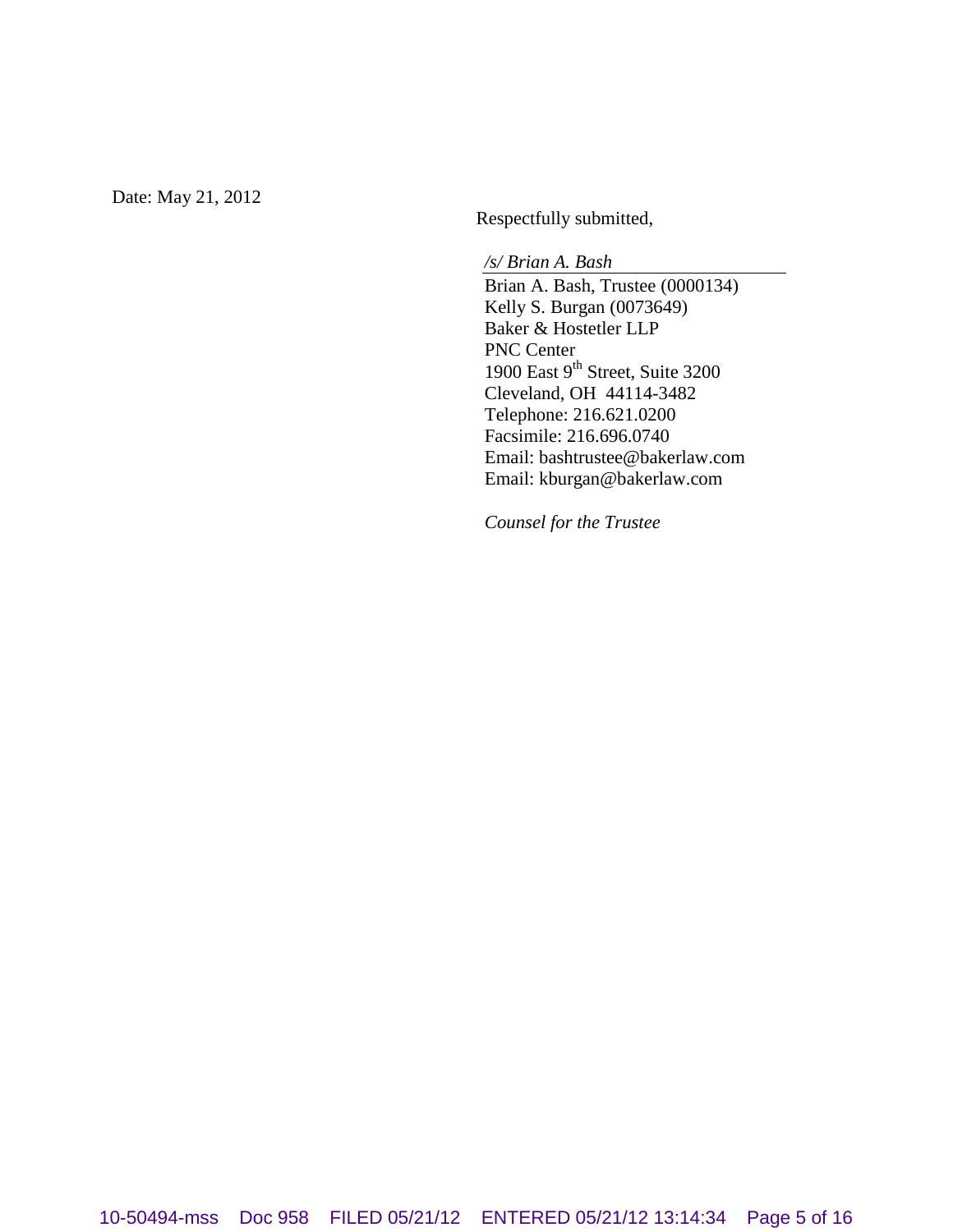# **EXHIBIT A**

## **THE "GROUP A" CASES**

| #                 | <b>Case Name</b>                                                    | <b>Bankruptcy Case</b><br>No. | <b>District Case</b><br>No. (if<br>applicable |
|-------------------|---------------------------------------------------------------------|-------------------------------|-----------------------------------------------|
| 1                 | Bash v. Ricky D. Snow                                               | 12-5096                       | 12-00980                                      |
| $\overline{2}$    | Bash v. John J. Head; Head Consulting<br>Group, Inc.                | 12-5097                       | 12-00981                                      |
| 3                 | Bash v. James Cochran; Susan Cochran                                | 12-5098                       | 12-00988                                      |
| 4                 | Bash v. Textron; Fortress; Fair Facility                            | 12-5101                       | 12-00987                                      |
| 5                 | Bash v. BGBC Partners, LLP                                          | 12-5102                       | 12-00989                                      |
| 6                 | Bash v. Fair Holdings, Inc.; DC Investments,<br>LLC.                | 12-5103                       | 12-00990                                      |
| $\overline{7}$    | Bash v. Timothy Durham                                              | 12-5107                       | 12-00991                                      |
| 8                 | Bash v. Somerset CPAs, P.C.                                         | 12-5108                       | 12-00992                                      |
| 9                 | Bash v. Terry Whitesell; Julia Whitesell                            | 12-5109                       | 12-00993                                      |
| 10                | Bash v. Ronald O. Kaffen; Kaffen &<br>Zimmerman                     | 12-5149                       | 12-00994                                      |
| 11                | Bash v. Donald R. Fair                                              | 12-5152                       | 12-00996                                      |
| $12 \overline{ }$ | Bash v. Dana Osler; Geist Sports Academy,<br>LLC; Elizabeth McClure | 12-5158                       | 12-00997                                      |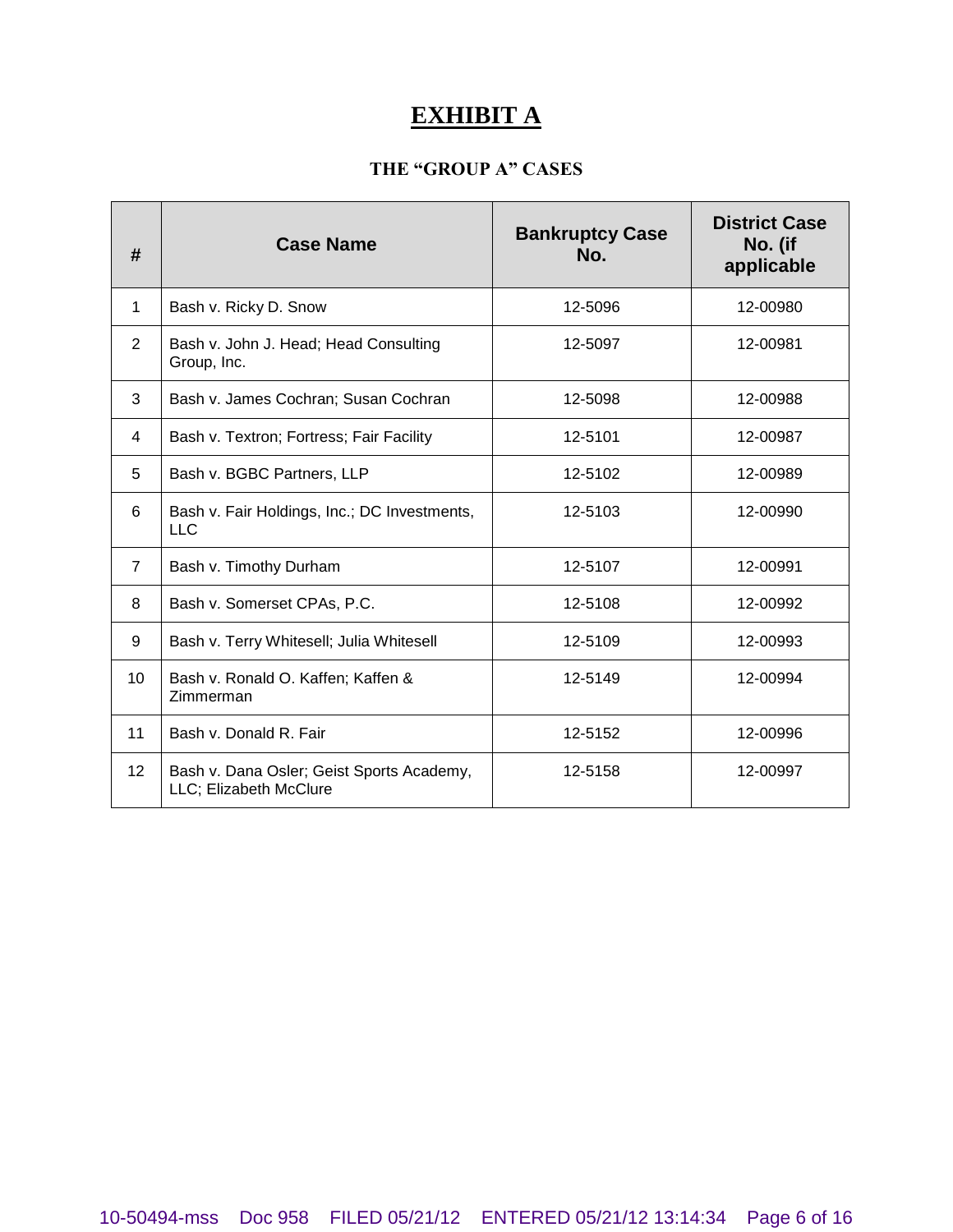# **EXHIBIT B**

## **THE "GROUP B" CASES**

| <b>GROUP B ACTIVE AND CONTESTED ACTIONS</b> |                                                                                                                                             |                               |                                                |
|---------------------------------------------|---------------------------------------------------------------------------------------------------------------------------------------------|-------------------------------|------------------------------------------------|
| #                                           | <b>Case Name</b>                                                                                                                            | <b>Bankruptcy Case</b><br>No. | <b>District Case</b><br>No. (if<br>applicable) |
| 1                                           | Bash v. Obsidian Conference and Catering<br>Center, LLC                                                                                     | 11-5230                       | 12-00983                                       |
| $\overline{2}$                              | Bash v. Etelco Services, Inc. et al.                                                                                                        | 11-5233                       | 12-00984                                       |
| 3                                           | Bash v. Durham Whitesell & Associates, LLC                                                                                                  | 11-5240                       | N/A                                            |
| 4                                           | Bash v. Car Collector Magazine, LLC; Jeffrey<br>Broadus; RM Classic Car Production, Inc.                                                    | 12-5017                       | 12-01155                                       |
| 5                                           | Bash v. Alternate Billing Corporation                                                                                                       | 12-5020                       | 12-00999                                       |
| 6                                           | Bash v. Cindy Landeen                                                                                                                       | 12-5026                       | 12-01152                                       |
| $\overline{7}$                              | Bash v. Erika Lookadoo Jiles                                                                                                                | 12-5029                       | N/A                                            |
| 8                                           | Bash v. Mitza Durham                                                                                                                        | 12-5032                       | N/A                                            |
| 9                                           | Bash v. Scott Solem and Limitless Yachting,<br>Inc.                                                                                         | 12-5034                       | N/A                                            |
| 10                                          | Bash v. Table Moose Media, LLC                                                                                                              | 12-5035                       | N/A                                            |
| 11                                          | Bash v. Billie Dennie & Ann Dennie                                                                                                          | 12-5045                       | N/A                                            |
| 12                                          | Bash v. Neil Lucas                                                                                                                          | 12-5046                       | 12-00998                                       |
| 13                                          | Bash v. Balint and Associates; Raymond W.<br>Balint (Preference Claim)                                                                      | 12-5049                       | N/A                                            |
| 14                                          | Bash v. Stephen Blaising                                                                                                                    | 12-5057                       | 12-00977                                       |
| 15                                          | Bash v. Mercho, Wells & Masterson, Inc. and<br>Hassan Mercho                                                                                | 12-5059                       | N/A                                            |
| 16                                          | Bash v. Henri Najem; Najem Durham<br>Enterprises, LLC; Najem Management, Inc.;<br>Najem Enterprises, Inc.; Najem Durham<br>Investments, LLC | 12-5061                       | N/A                                            |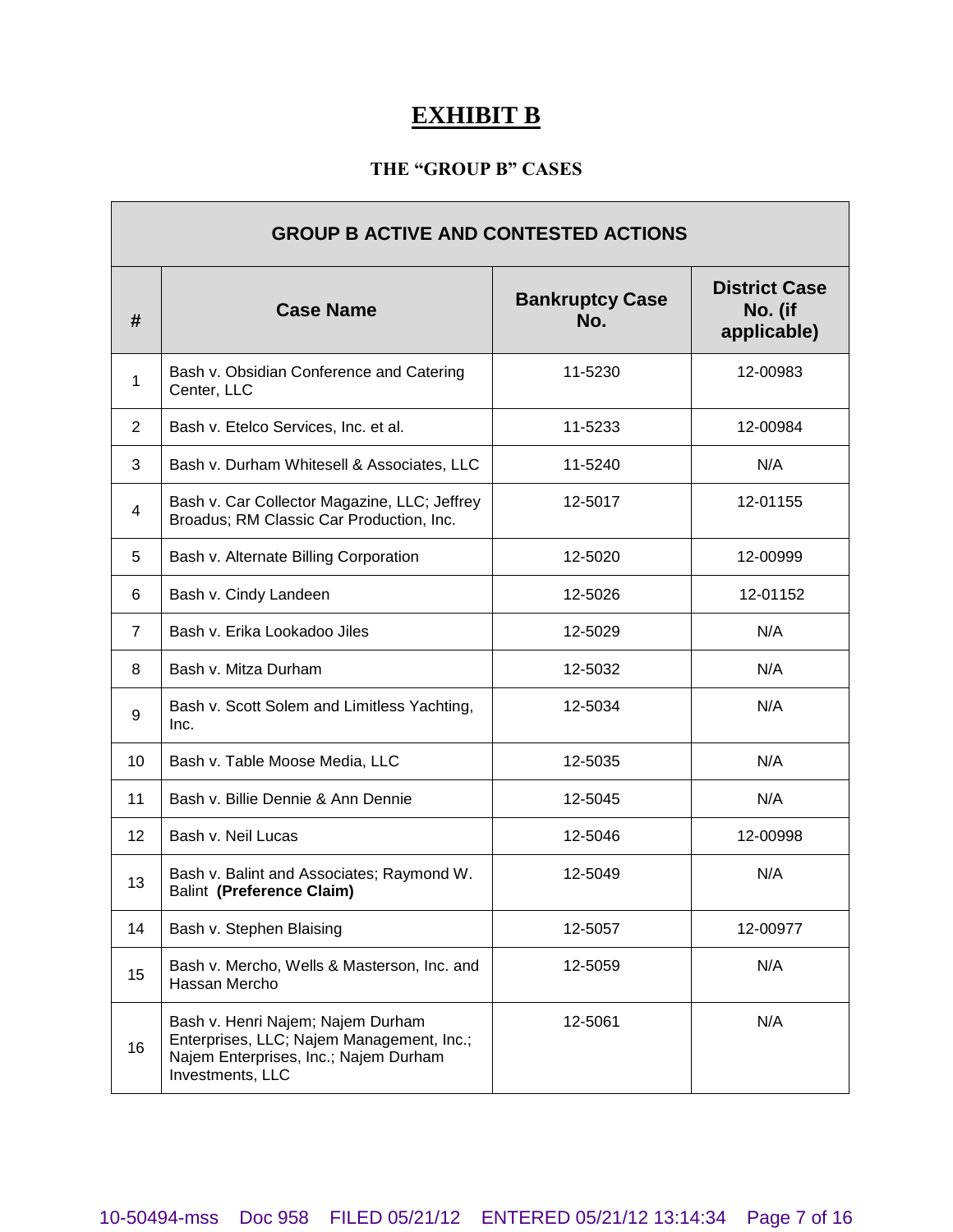| 17 | Bash v. Timothy Porter and Nina Porter                                                                               | 12-5063 | N/A      |
|----|----------------------------------------------------------------------------------------------------------------------|---------|----------|
| 18 | Bash v. Benjamin Harrison Presidential Site,<br>Inc. dba Benjamin Harrison Home                                      | 12-5068 | N/A      |
| 19 | Bash v. Bennett Productions, Inc.                                                                                    | 12-5069 | 12-00982 |
| 20 | Bash v. Dennis Barsky                                                                                                | 12-5071 | N/A      |
| 21 | Bash v. Disturbing Tha Peace Touring, Inc.                                                                           | 12-5072 | N/A      |
| 22 | Bash v. Girls, Inc.                                                                                                  | 12-5074 | N/A      |
| 23 | Bash v. Green Lantern Partners, Ltd.                                                                                 | 12-5075 | N/A      |
| 24 | Bash v. Joseph Hennigin                                                                                              | 12-5078 | 12-00979 |
| 25 | Bash v. Kathryn James & The Charles L.<br><b>James Trust</b>                                                         | 12-5080 | N/A      |
| 26 | Bash v. Ludacris Foundation, Inc.                                                                                    | 12-5081 | N/A      |
| 27 | Bash v. Obsidian Capital Co., LLC; Timothy<br>Durham; Terry Whitesell                                                | 12-5090 | N/A      |
| 28 | Bash v. Speedster Motorcars Inc.;<br>SpeedsterMotorcarSales, Inc.; Timothy<br>Durham                                 | 12-5091 | N/A      |
| 29 | Bash v. Kevin James                                                                                                  | 12-5094 | N/A      |
| 30 | Bash v. Bernard Durham aka B.J. Durham                                                                               | 12-5104 | 12-01153 |
| 31 | Bash v. Courtney Durham                                                                                              | 12-5105 | N/A      |
| 32 | Bash v. Joan Servaas                                                                                                 | 12-5106 | 12-01154 |
| 33 | Bash v. Bruce Long                                                                                                   | 12-5110 | 12-00986 |
| 34 | Bash v. Dalinger Designs, Inc.                                                                                       | 12-5111 | N/A      |
| 35 | Bash v. Phillip Press, Inc.                                                                                          | 12-5113 | N/A      |
| 36 | Bash v. Fragola & Fragola Limited<br>Partnership; Albert Fragola; The Estate of<br>Nunzie Fragola (Preference Claim) | 12-5129 | N/A      |
| 37 | Bash v. H. Joanne Allen, Trustee<br>(Preference Claim)                                                               | 12-5130 | N/A      |
| 38 | Bash v. Cornelius Alig                                                                                               | 12-5141 | N/A      |
| 39 | Bash v. Melissa McDowell                                                                                             | 12-5142 | N/A      |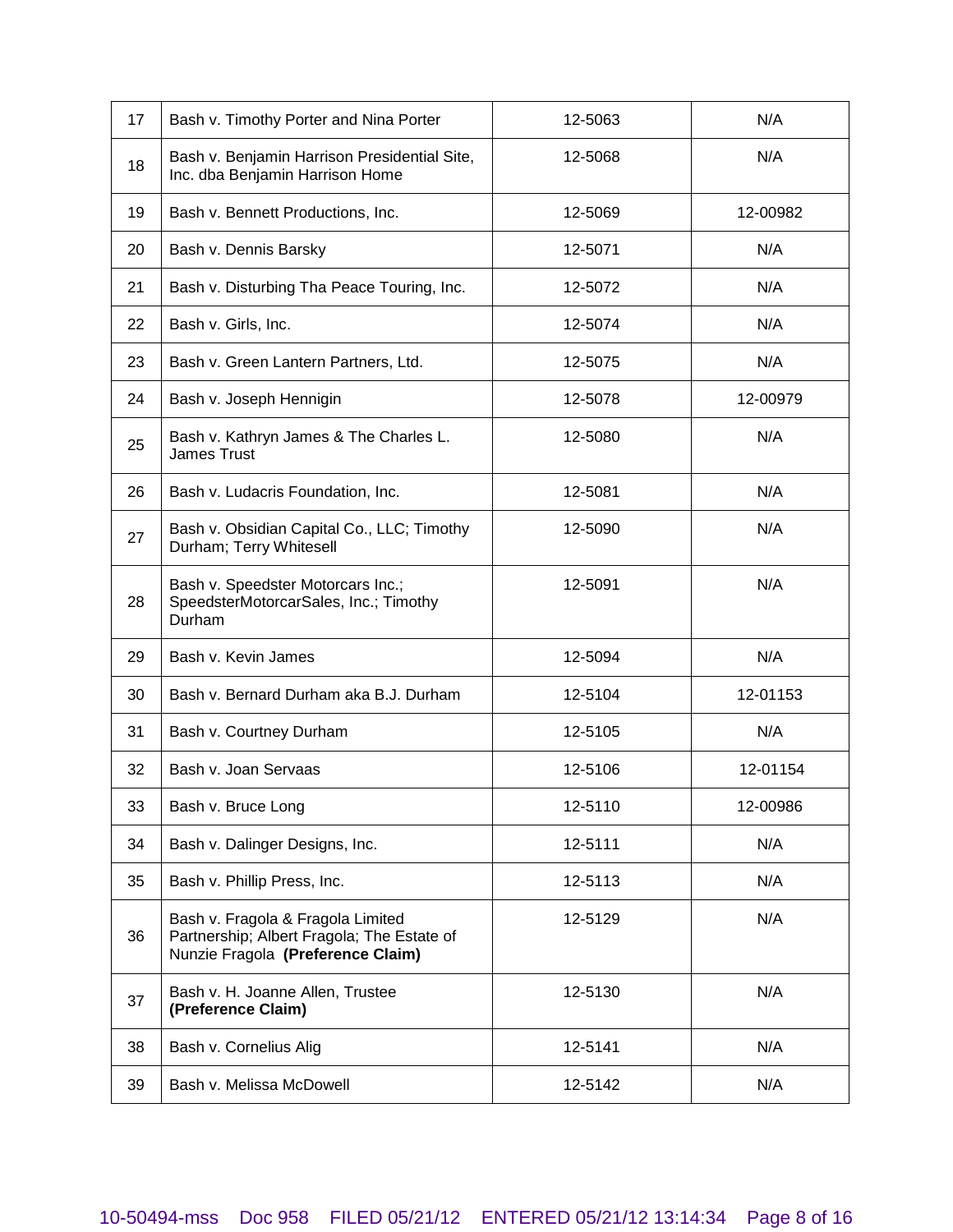| 40 | Bash v. Michael Reardon                     | 12-5143 | N/A      |
|----|---------------------------------------------|---------|----------|
| 41 | Bash v. Shannon Connor Design, Inc.         | 12-5144 | 12-01156 |
| 42 | Bash v. Davis & Davis Electric, LLC         | 12-5146 | N/A      |
| 43 | Bash v. DW Trailer, LLC; Terry G. Whitesell | 12-5147 | N/A      |
| 44 | Bash v. Shannon Frantz                      | 12-5151 | N/A      |
| 45 | Bash v. Plopper and Partners, LLC           | 12-5156 | N/A      |
| 46 | Bash v. Edward Morris                       | 12-5163 | N/A      |

## **GROUP B ACTIONS THAT HAVE BEEN SETTLED OR RESOLVED**

| #              | <b>Case Name</b>                                                              | <b>Bankruptcy Case</b><br>No. | <b>District Case</b><br>No. (if<br>applicable) |
|----------------|-------------------------------------------------------------------------------|-------------------------------|------------------------------------------------|
| $\mathbf{1}$   | Bash v. Mathie Construction, Ltd.<br>(Preference Claim)                       | 12-5013                       | N/A                                            |
| $\overline{2}$ | Bash v. Rubin & Levin Professional<br>Corporation (Preference Claim)          | 12-5014                       | N/A                                            |
| 3              | Bash v. Sanders Group of Indianapolis, Inc.<br>(Preference Claim)             | 12-5015                       | N/A                                            |
| $\overline{4}$ | Bash v. Voyles Zahn Paul Hogan & Merriman<br>(Preference Claim)               | 12-5016                       | N/A                                            |
| 5              | Bash v. Robert Shoemake                                                       | 12-5019                       | N/A                                            |
| 6              | Bash v. Michael Rypel                                                         | 12-5047                       | N/A                                            |
| $\overline{7}$ | Bash v. Carlile Patchen & Murphy LLP<br>(Preference Claim)                    | 12-5050                       | N/A                                            |
| 8              | Bash v. Michael Durham                                                        | 12-5060                       | N/A                                            |
| 9              | Bash v. American Legends Publicity, Inc.                                      | 12-5065                       | N/A                                            |
| 10             | Bash v. Auburn Automotive Heritage, Inc.<br>dba Auburn Cord Deusenberg Museum | 12-5067                       | N/A                                            |
| 11             | Bash v. Jamie Ferrell                                                         | 12-5076                       | N/A                                            |
| 12             | Bash v. Kato Kaelin                                                           | 12-5079                       | N/A                                            |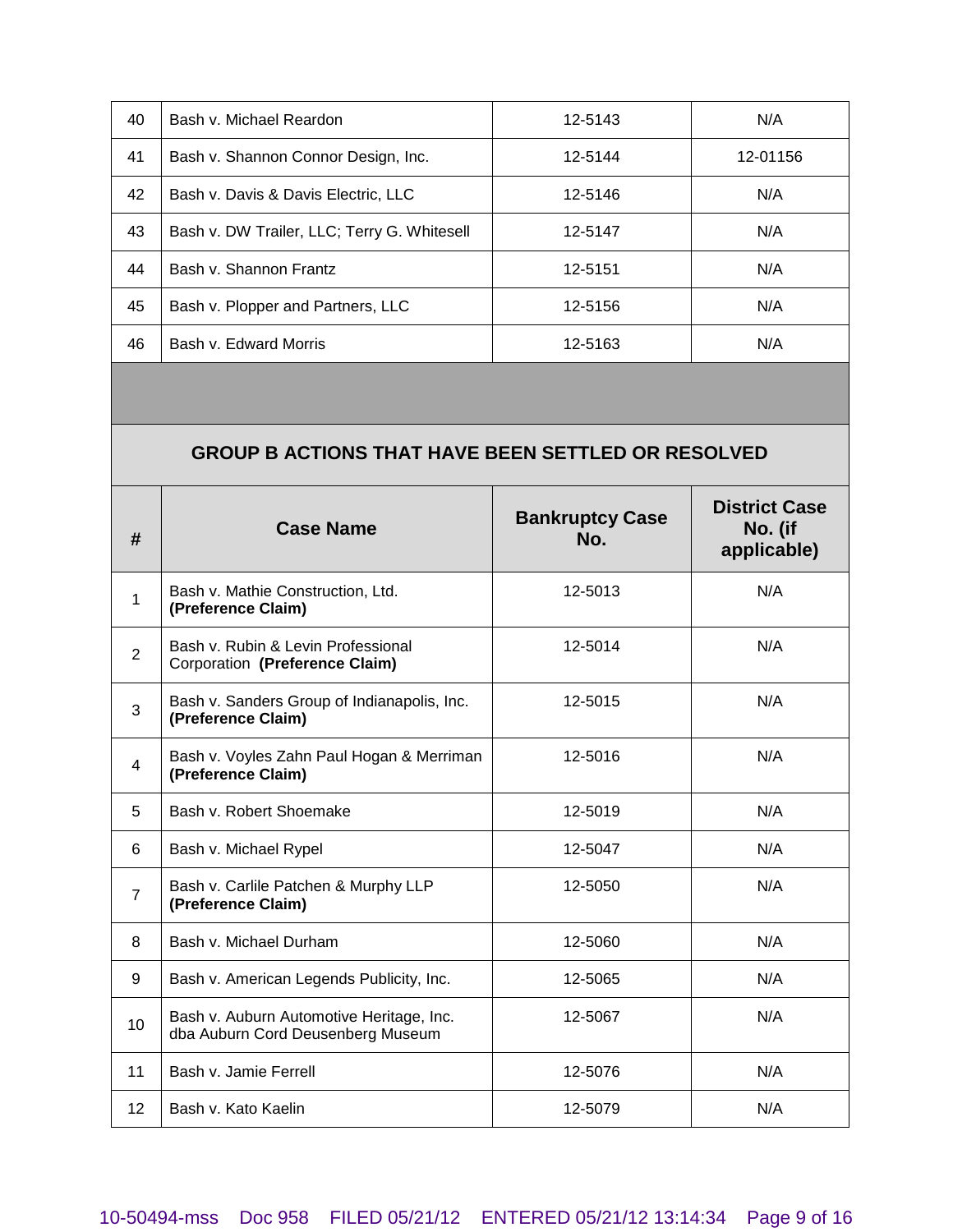| 13 | Bash v. Mitch for Governor                                                                            | 12-5126 | N/A |
|----|-------------------------------------------------------------------------------------------------------|---------|-----|
| 14 | Bash v. Hazel Cossey (Preference Claim)                                                               | 12-5131 | N/A |
| 15 | Bash v. The Doe Trust; James O. Pigg<br>(Preference Claim)                                            | 12-5132 | N/A |
| 16 | Bash v. Joseph P. Spohn (Preference<br>Claim)                                                         | 12-5133 | N/A |
| 17 | Bash v. Julie Imhoff (Preference Claim)                                                               | 12-5134 | N/A |
| 18 | Bash v. Marie Ebert; Clyde Ebert<br>(Preference Claim)                                                | 12-5135 | N/A |
| 19 | Bash v. Schippers (Preference Claim)                                                                  | 12-5136 | N/A |
| 20 | Bash v. Scot W. Kingan; Donald W. Kingan<br>(Preference Claim)                                        | 12-5137 | N/A |
| 21 | Bash v. Thomas O'Neal (Preference Claim)                                                              | 12-5138 | N/A |
| 22 | Bash v. Revocable Trust of Victoria Scaia,<br>Vicktoria Scaia; Lorainne Brienza<br>(Preference Claim) | 12-5139 | N/A |
| 23 | Bash v. William Barton (Preference Claim)                                                             | 12-5140 | N/A |
| 24 | Bash v. Jaffe & Asher LLP (Preference<br>Claim)                                                       | 12-5150 | N/A |
| 25 | Bash v. Misty Rice-Baniewicz                                                                          | 12-5154 | N/A |

## **GROUP B ACTIONS WITH DEFENDANTS IN DEFAULT OF ANSWER**

| #              | <b>Case Name</b>                | <b>Bankruptcy Case</b><br>No. | <b>District Case</b><br>No. (if<br>applicable) |
|----------------|---------------------------------|-------------------------------|------------------------------------------------|
| 1              | Bash v. Cedric Rashad           | 11-5203                       | 12-01236                                       |
| 2              | Bash v. Alexander Talbott, Inc. | 11-5204                       | 12-01237                                       |
| 3              | Bash v. Pointe Leasing, LLC     | 11-5205                       | 12-01238                                       |
| $\overline{4}$ | Bash v. Square One design, Inc. | 11-5207                       | n/a                                            |
| 5              | Bash v. CargoTrailerUSA.com     | 11-5209                       | 12-01239                                       |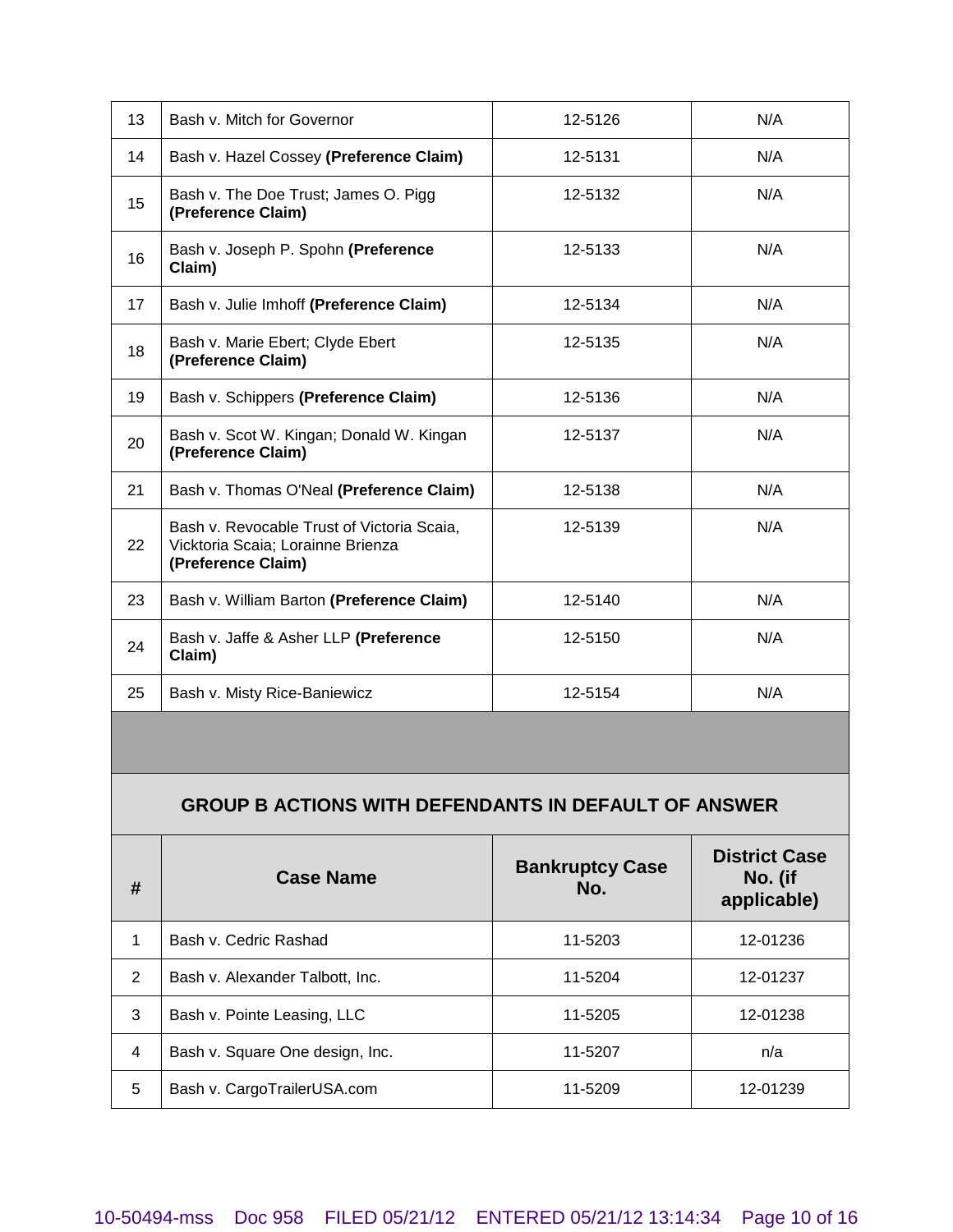| 6  | Bash v. Obsidian Conference and Catering<br>Center, LLC (2 of 3 Defendants)                         | 11-5230 | 12-00983 |
|----|-----------------------------------------------------------------------------------------------------|---------|----------|
| 7  | Bash v. Blair Kiel Partners Inc.                                                                    | 11-5231 | n/a      |
| 8  | Bash v. Durham Capital Corporation                                                                  | 11-5232 | 12-01241 |
| 9  | Bash v. Etelco Services, Inc.                                                                       | 11-5233 | 12-00984 |
| 10 | Bash v. Guyer Durham, LLC                                                                           | 11-5234 | 12-01242 |
| 11 | Bash v. J Blanton LLC                                                                               | 11-5235 | 12-01243 |
| 12 | Bash v. My Ghetto Holdings, LLC                                                                     | 11-5237 | 12-01244 |
| 13 | Bash v. Medical Collections Group, LLC                                                              | 11-5239 | 12-01246 |
| 14 | Bash v. Durham Whitesell & Associates (2 of<br>3 Defendants)                                        | 11-5240 | n/a      |
| 15 | Bash v. Indianapolis Concours, Inc.                                                                 | 12-5018 | n/a      |
| 16 | Bash v. Bad Boyz Toy Shop, LLC                                                                      | 12-5021 | 12-01194 |
| 17 | Bash v. Black Rock Acquisition Corporation                                                          | 12-5022 | 12-01195 |
| 18 | Bash v. Cannonball World Evens, LLC                                                                 | 12-5023 | 12-01196 |
| 19 | Bash v. Chairman Cigars, LLC                                                                        | 12-5024 | n/a      |
| 20 | Bash v. Champion Trailer Acquistion, LLC;<br>Champion Trailer Company LP; Champion<br>Trailer, Inc. | 12-5025 | 12-01197 |
| 21 | Bash v. Durco Leasing, LLC                                                                          | 12-5028 | 12-01198 |
| 22 | Bash v. Fashion House, LLC                                                                          | 12-5030 | 12-01199 |
| 23 | Bash v. Rated X Custom Garage, LLC                                                                  | 12-5033 | 12-01200 |
| 24 | Bash v. Vizion Enterprises, LLC                                                                     | 12-5036 | 12-01201 |
| 25 | Bash v. Waterway Group Realty, LLC                                                                  | 12-5037 | 12-01202 |
| 26 | Bash v. DC Investments Leasing, LLC                                                                 | 12-5038 | n/a      |
| 27 | Bash v. DW Leasing Company, LLC                                                                     | 12-5039 | n/a      |
| 28 | Bash v. Evaco Acquisition Corporation                                                               | 12-5058 | n/a      |
| 29 | Bash v. Pyramid Coach, Inc.                                                                         | 12-5062 | n/a      |
| 30 | Bash v. Aaron Landau                                                                                | 12-5064 | 12-01203 |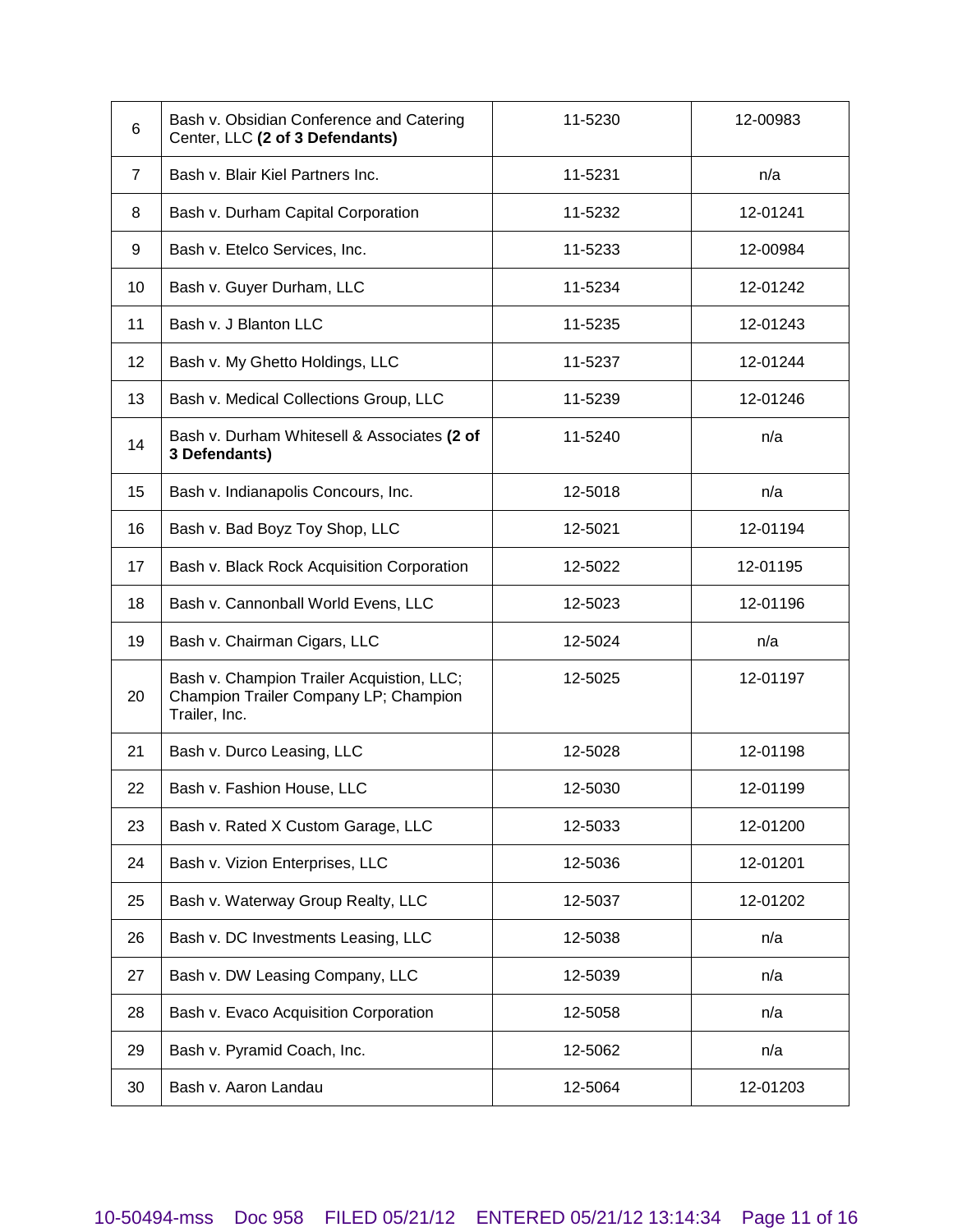| 31 | Bash v. Social Connects                                                           | 12-5085 | 12-01204 |
|----|-----------------------------------------------------------------------------------|---------|----------|
| 32 | Bash v. Stonefield Josephson, Inc. CPAs nka<br>Marcum LLP                         | 12-5086 | n/a      |
| 33 | Bash v. Strategic Sports Agency, Inc.                                             | 12-5087 | 12-01205 |
| 34 | Bash v. Obsidian Capital Company, LLC;<br><b>Timothy Durham</b>                   | 12-5090 | n/a      |
| 35 | Bash v. Speedster Motorcars, Inc.;<br>SpeedsterMotorSales Timothy Durham          | 12-5091 | n/a      |
| 36 | Bash v. Obsidian Leasing Company, Inc.                                            | 12-5092 | 12-01206 |
| 37 | Bash v. Playa del Racing, Inc.                                                    | 12-5093 | n/a      |
| 38 | Bash v. Four Leaf Management                                                      | 12-5112 | n/a      |
| 39 | Bash v. Aesthetic Surgery Center, LLC;<br>Beeson Aesthetic Surgery Institute, LLC | 12-5145 | n/a      |
| 40 | Bash v. DW Trailer, LLC (1 of 2 Defendants)                                       | 12-5147 | n/a      |
| 41 | Bash v. US Rubber Reclaiming, Inc.                                                | 12-5148 | n/a      |
| 42 | Bash v. Impressive Interiors and Designs,<br>Inc.                                 | 12-5153 | n/a      |

601308243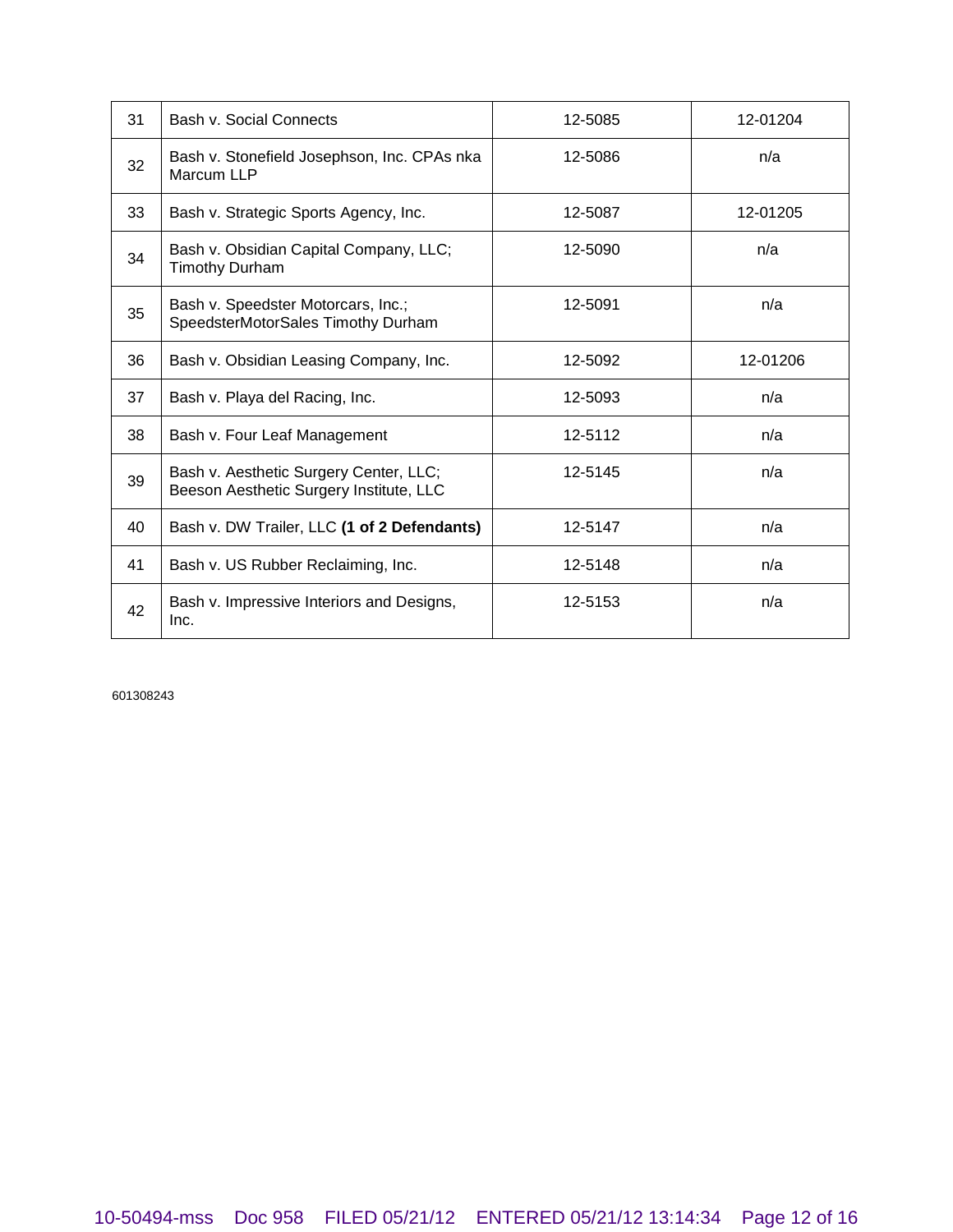### **CERTIFICATE OF SERVICE**

A copy of the foregoing has been served via ECF or regular, U.S. Mail, on May 21, 2012, on the attached service list.

*/s/ Brian A. Bash*

Brian A. Bash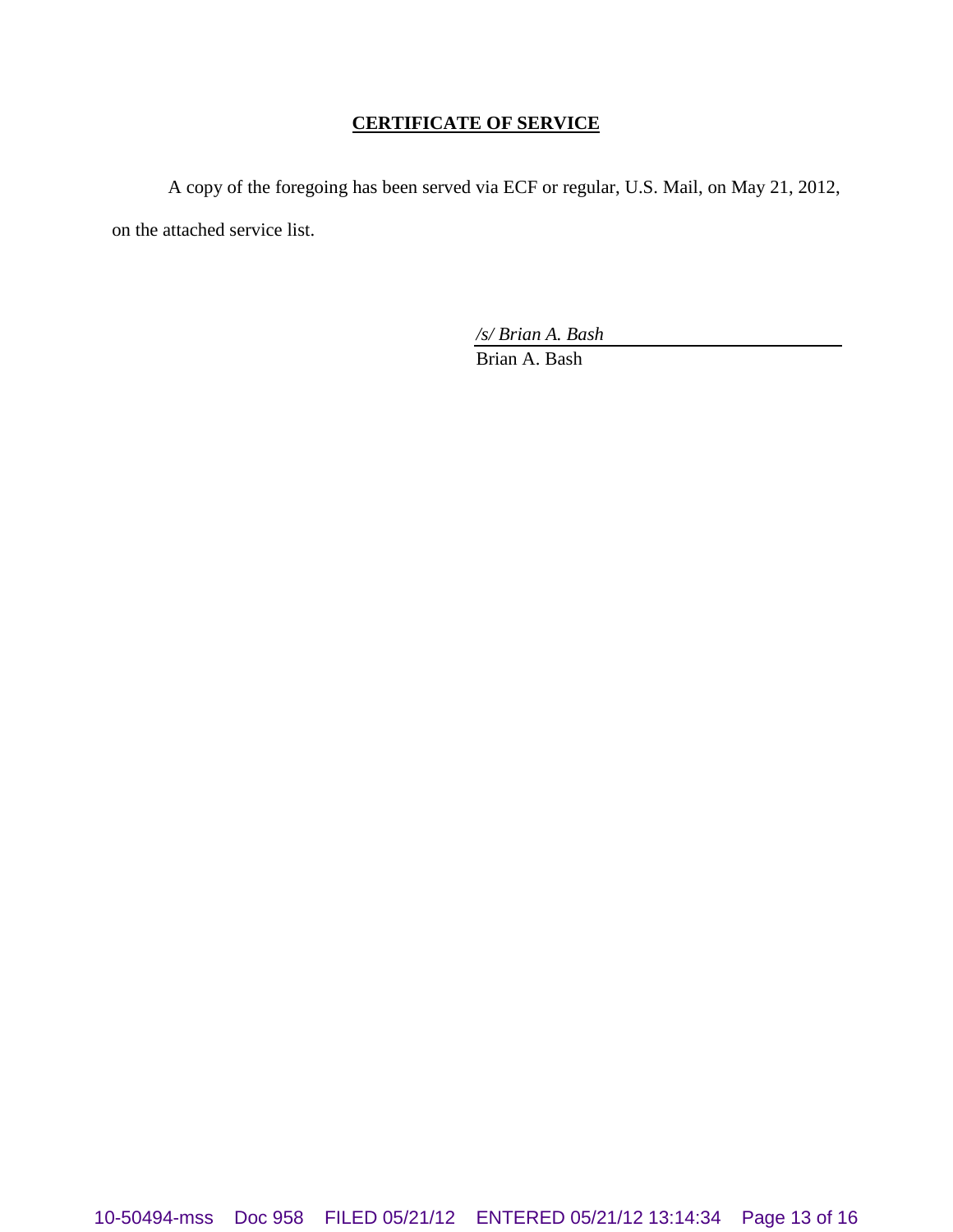### **SERVICE LIST**

### **Electronic Mail Notice List**

The following is the list of **parties** who are currently on the list to receive e-mail notice/service for this case.

- Brian A Bash bashtrustee@bakerlaw.com, bbash@ecf.epiqsystems.com
- Brian A Bash BBash@bakerlaw.com
- Kelly Burgan kburgan@bakerlaw.com
- Anthony J. Cespedes ajc1253@yahoo.com
- LeGrand L Clark legrand.clark@atg.in.gov
- Breaden M Douthett bdouthett@bakerlaw.com, krossiter@bakerlaw.com;cldocketing@bakerlaw.com
- J Douglas Drushal ddrushal@ccj.com
- Joseph Esmont jesmont@bakerlaw.com, joe.esmont@gmail.com
- Adam Lee Fletcher afletcher@bakerlaw.com
- Dov Frankel dfrankel@taftlaw.com, dwhite@taftlaw.com;docket@taftlaw.com
- Leon Friedberg lfriedberg@cpmlaw.com, knocera@cpmlaw.com;squinn@cpmlaw.com
- Ronald P. Friedberg rfriedberg@meyersroman.com, vvardon@meyersroman.com
- Harry W Greenfield bankpleadings@bucklaw.com, young@buckleyking.com;toole@buckleyking.com;heberlein@buckleyking.com;hunter@bu ckleyking.com
- John J Guy johnguy@neo.rr.com
- H Ritchey Hollenbaugh hrh@cpmlaw.com, knocera@cpmlaw.com;slq@cpmlaw.com
- Joseph F. Hutchinson jhutchinson@bakerlaw.com, smaxwell@bakerlaw.com
- Steven G Janik steven.janik@janiklaw.com
- Cynthia A Jeffrey ecfndoh@reimerlaw.com, RACJ.ecfndoh@yahoo.com
- Patrick J Keating pkeating@bdblaw.com
- Stuart A. Laven slaven@beneschlaw.com, docket@beneschlaw.com;mkrawczyk@beneschlaw.com;lbehra@beneschlaw.com
- James Michael Lawniczak jlawniczak@calfee.com
- Trish D. Lazich trish.lazich@ohioattorneygeneral.gov, angelique.seals@ohioattorneygeneral.gov
- Scott B. Lepene slepene@beneschlaw.com, docket@beneschlaw.com;mkrawczyk@beneschlaw.com;lbehra@beneschlaw.com
- Jeffrey M Levinson jml@jml-legal.com
- David A Looney attorney@bright.net
- Crystal L. Maluchnik crystal.maluchnik@janiklaw.com
- Grant A Mason gamason@millermast.com
- Matthew H Matheney mmatheney@frantzward.com, dlbeatrice@frantzward.com
- Shorain L. McGhee shorain.mcghee@sbcglobal.net
- David P. Meyer dmeyer@dmlaws.com, docket@dmlaws.com
- David Polan Meyer dmeyer@dmlaws.com
- Michael J Moran moranecf@yahoo.com, moranecf@gmail.com
- David A Mucklow davidamucklow@yahoo.com
- Alexis Courtney Osburn aosburn@bakerlaw.com, cldocketing@bakerlaw.com
- Mark A Phillips mphillips@beneschlaw.com, docket@beneschlaw.com;lbehra@beneschlaw.com;cgreen@beneschlaw.com
- Clinton E. Preslan ndohbky@jbandr.com
- David F. Proano dproano@bakerlaw.com, bsulhan@bakerlaw.com;cldocketing@bakerlaw.com
- Stephen J Pruneski spruneski@rlbllp.com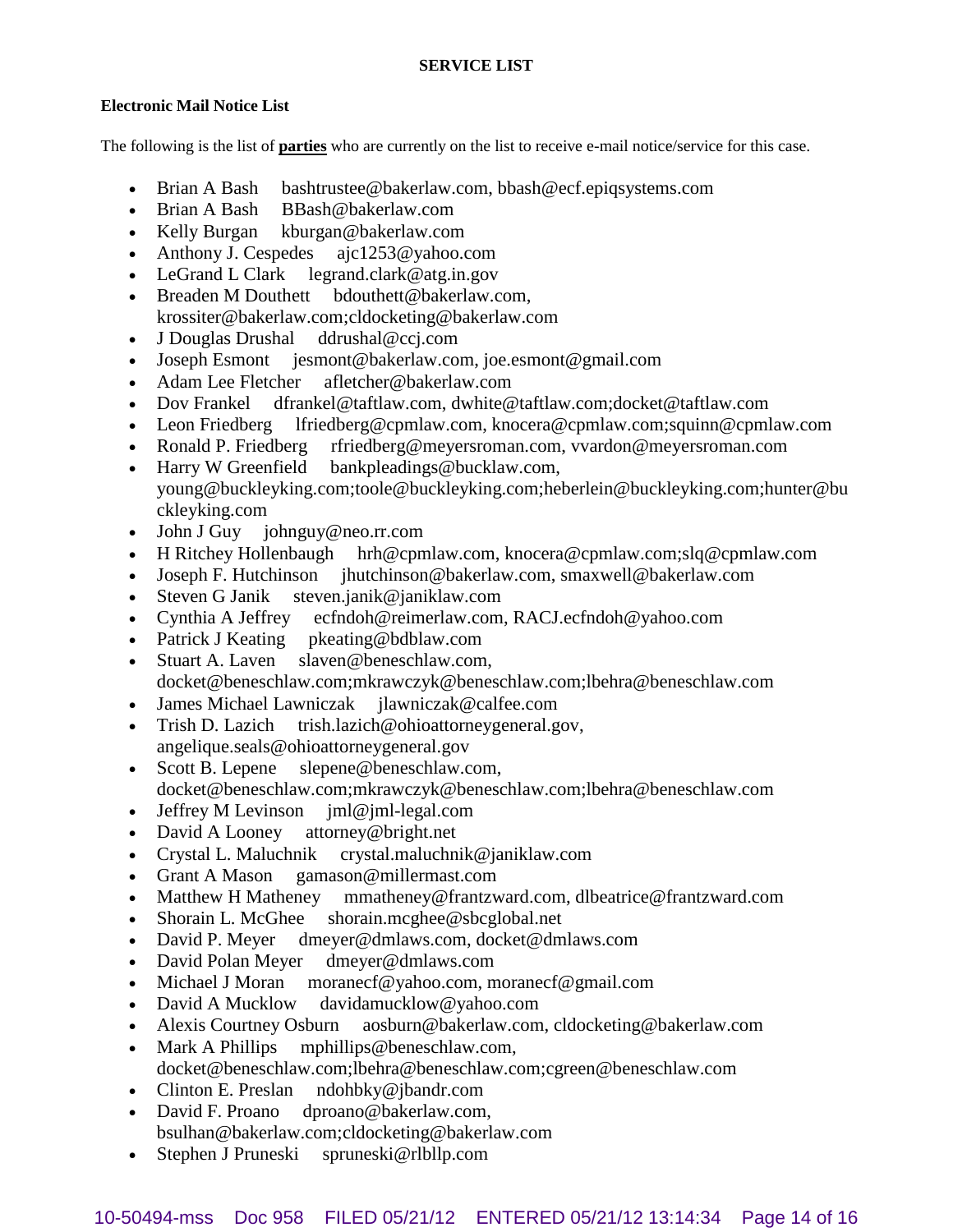- 
- James E Rossow jim@rubin-levin.net, susan@rubin-levin.net<br>• Rachel L. Steinlage rsteinlage@meyersroman.com, jray@mey rsteinlage@meyersroman.com, jray@meyersroman.com
- Ray H Stoess raystoess@600westmain.com
- Timothy M. Sullivan tim@tmslaw.net,
- alison@tmslaw.net;elaine@tmslaw.net;martin@tmslaw.net
- Jonathan D. Sundheimer jsundheimer@btlaw.com
- Gregory D Swope gswope@kwgd.com, mhelmick@kwgd.com
- Vance P Truman medinaatty@yahoo.com, medinaatty@gmail.com
- United States Trustee (Registered address)@usdoj.gov
- Nancy A Valentine navalentine@hahnlaw.com, hlpcr@hahnlaw.com;cmbeitel@hahnlaw.com
- Michael A. VanNiel mvanniel@bakerlaw.com
- Thomas C Wagner wagnert@tcwlawyers.com, wagnert@vwlawyers.com
- Wayne County Litigants ddrushal@ccj.com
- Nicholas L. White nwhite@bakerlaw.com, bsulhan@bakerlaw.com;cldocketing@bakerlaw.com
- Lenore Kleinman ust04 Lenore.Kleinman@usdoj.gov
- Maria D. Giannirakis ust06 maria.d.giannirakis@usdoj.gov